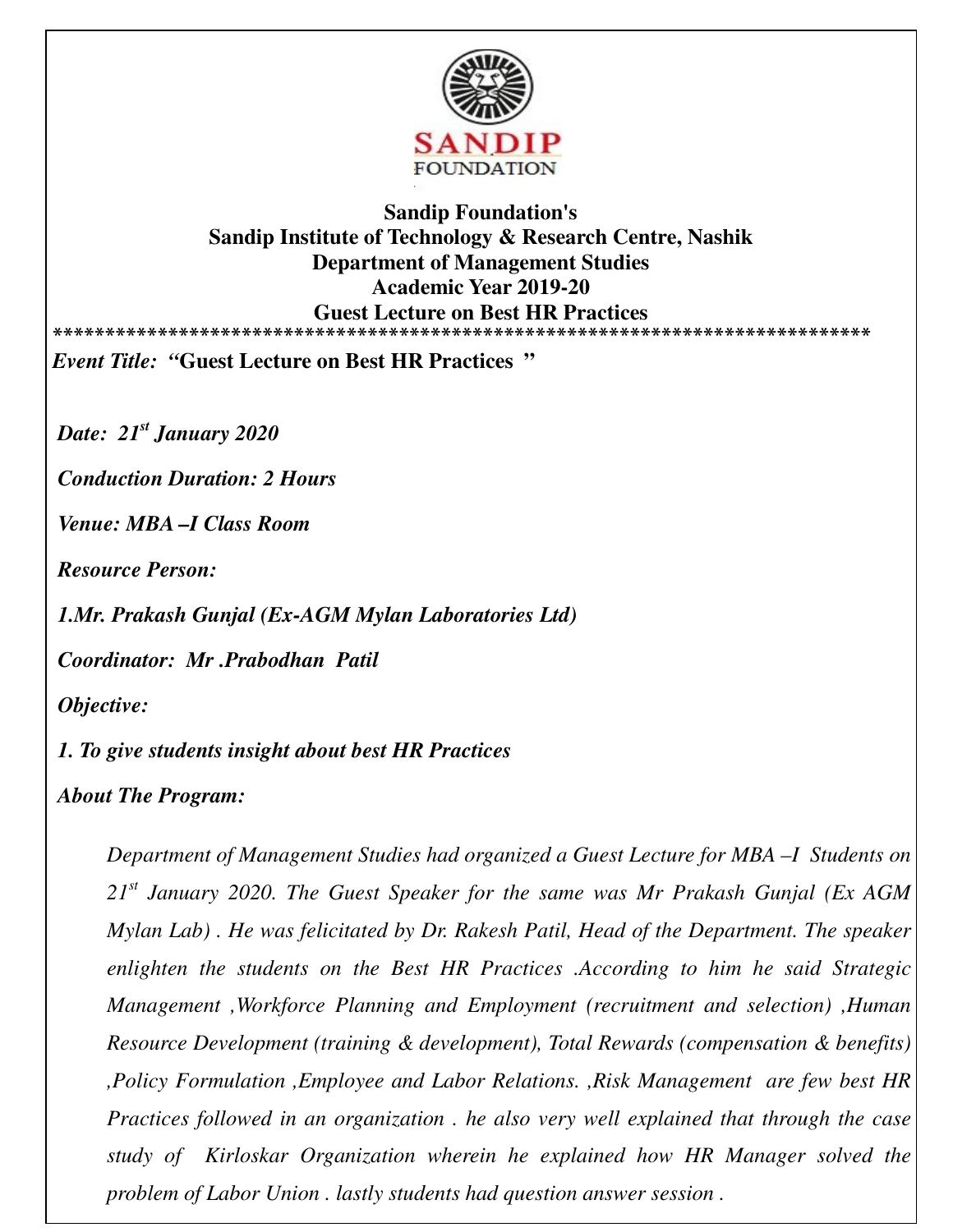## *Outcome:*

*1.Students got a brief idea about Various HR Practices followed in the organization.* 

## **Photographs:**